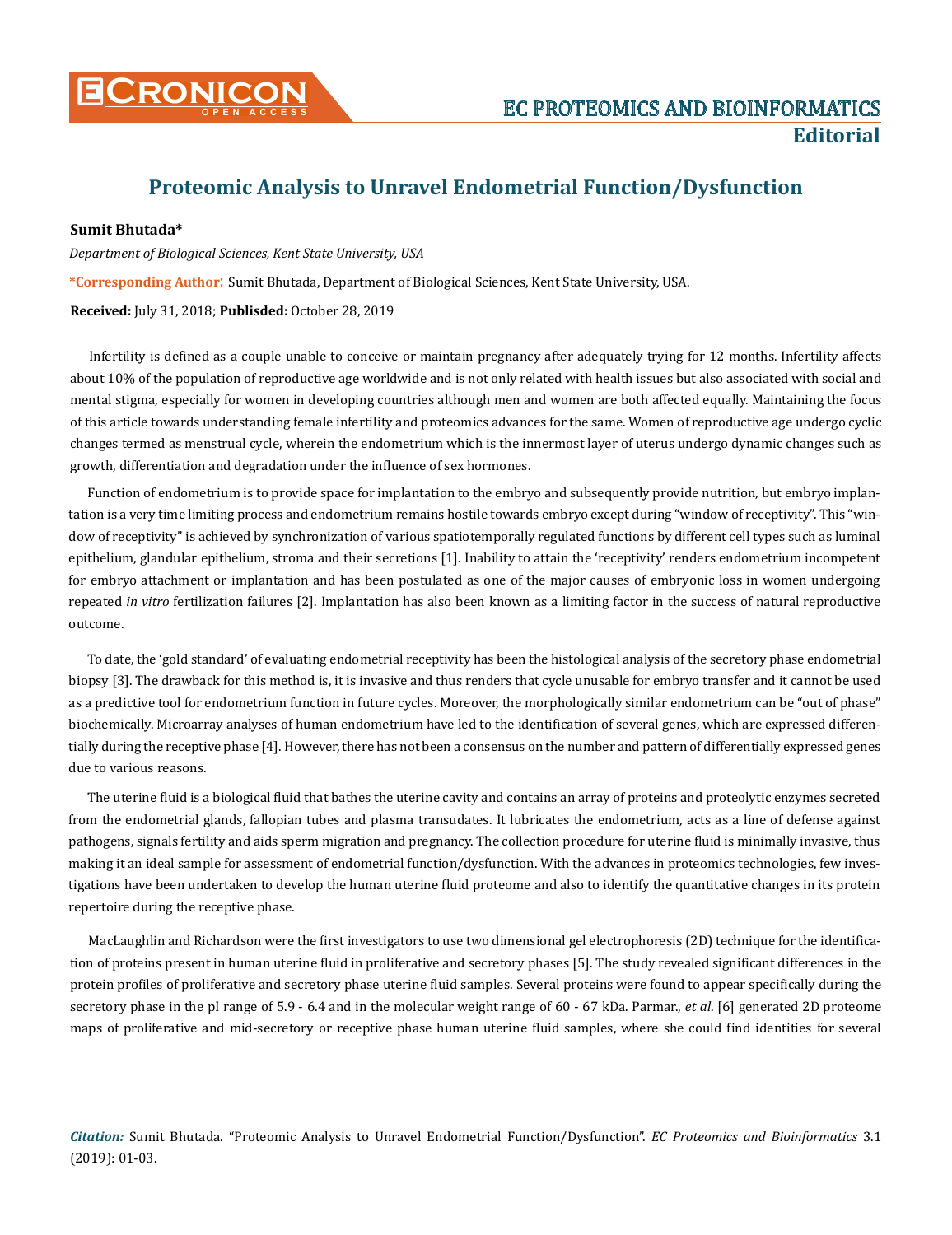proteins. A comprehensive catalogue of proteins present in the secretory phase uterine fluid has been developed [7]. To achieve this objective, three different but complementary strategies were used: First, in-solution trypsin digestion followed by reverse phase highperformance liquid chromatography coupled with tandem mass spectrometry (HPLC-MS/MS); second, protein separation by denaturing one-dimensional electrophoresis (SDS-PAGE) followed by HPLC- 33 MS/MS analysis, and finally two dimensional polyacrylamide gel electrophoresis (2DPAGE) followed by MALDI-TOF/TOF analysis. The three different strategies followed for endometrial fluid aspirate analysis led to identification of 391, 489, and 191 proteins, respectively. Combining the three strategies, they successfully identified 803 proteins having different International Protein Index (IPI) accession numbers. However, this study did not focus on the identification of proteins which display differential abundance during the receptive phase. In another study 2D DiGE was employed for the identification of differentially abundant uterine fluid proteins [8]. The study design involved comparison of mid-proliferative and receptive phase uterine fluid protein samples. Seven proteins (three different isoforms of alpha-2-macroglobulin, serum albumin, activin receptor type-2B, alpha-1-antitrypsin, interalpha-trypsin inhibitor family heavy chain-related protein) were found to be differentially abundant in the receptive phase as compared to the mid-proliferative phase uterine fluid. Results from our data indicates, 27 proteins to be differentially expressed during pre-receptive and receptive human uterine fluid using iTRAQ labeling. One of the interesting proteins identified was HMGB1 which on further validation showed that higher levels of HMGB1 during receptivity during receptivity is detrimental for successful pregnancy outcome in rats [9].

The major challenges or road block towards proteomic analysis of uterine fluid may be attributed to difficulties in obtaining phase specific uterine fluid samples from healthy fertile women. Uterine fluid samples have few very abundant proteins masking the identification of low abundant proteins therefore require depletion strategies. The overall protein amount obtained from uterine flushing's or lavage is very low for successful identification of large number of proteins post-depletion.

At present there are very few studies targeted towards identification of biomarker for receptivity in uterine fluid therefore more studies will help to facilitate the development of less invasive marker of endometrial receptivity, which may be of clinical value, especially for women undergoing IVF procedures or for women suffering from recurrent pregnancy loss.

## **Bibliography**

- 1. Bhusane K., *et al*[. "Secrets of endometrial receptivity: some are hidden in uterine secretome".](https://www.ncbi.nlm.nih.gov/pubmed/26865379) *American Journal of Reproductive Immunology* [75.3 \(2016\): 226-236.](https://www.ncbi.nlm.nih.gov/pubmed/26865379)
- 2. EJ Margalioth., *et al*[. "Investigation and treatment of repeated implantation failure following IVF-ET".](https://www.ncbi.nlm.nih.gov/pubmed/16905766) *Human Reproduction* 21.12 [\(2006\): 3036-3043.](https://www.ncbi.nlm.nih.gov/pubmed/16905766)
- 3. Noyes RW., *et al*[. "Dating the endometrial biopsy".](https://www.fertstert.org/article/S0015-0282(16)30062-0/pdf) *Fertility and Sterility* 1 (1950): 3-25.
- 4. JA Horcajadas., *et al*[. "Wide genomic analysis of human endometrial receptivity: new times, new opportunities".](https://www.ncbi.nlm.nih.gov/pubmed/16960016) *Human Reproduction Update* [13.1 \(2007\): 77-86.](https://www.ncbi.nlm.nih.gov/pubmed/16960016)
- 5. [MacLaughlin DT and Richardson GS. "Analysis of human uterine luminal fluid proteins following radiolabeling by reductive methyla](https://www.ncbi.nlm.nih.gov/pubmed/6626651)[tion: comparison of proliferative and secretory phase samples".](https://www.ncbi.nlm.nih.gov/pubmed/6626651) *Biology of Reproduction* 29.3 (1983): 733-742.
- 6. Parmar T., *et al*[. "Protein repertoire of human uterine fluid during the mid-secretory phase of the menstrual cycle".](https://www.ncbi.nlm.nih.gov/pubmed/18033938) *Human Reproduction* [23.2 \(2008\): 379-386.](https://www.ncbi.nlm.nih.gov/pubmed/18033938)
- 7. Casado-Vela J., *et al*[. "Comprehensive proteomic analysis of human endometrial fluid aspirate".](https://www.ncbi.nlm.nih.gov/pubmed/19670903) *Journal of Proteome Research* 8.10 [\(2009\): 4622-4623.](https://www.ncbi.nlm.nih.gov/pubmed/19670903)

02